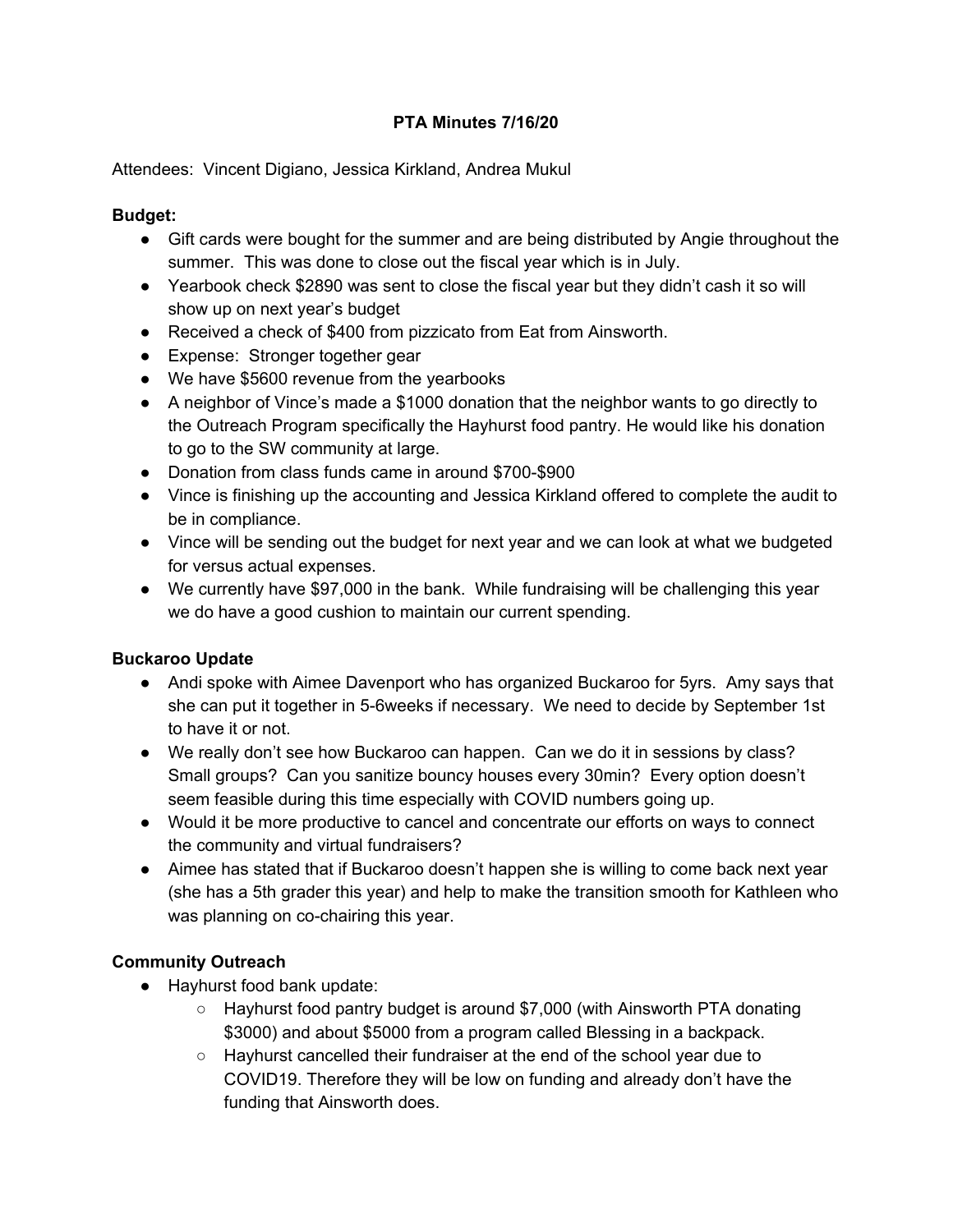- $\circ$  Bags of food average about \$500 per kid. Ainsworth pays \$300 per bag at this time.
- The food pantry was run out of a parent's home when the schools closed and there are still some logistics that will need to be figured out but it will be happening.
- Gift Card program was amazing and also a gray area. To be equitable with our mission of supporting all children, the belief is that we should focus the funds on going to the food bank that benefits around 50 families. (This number will fluctuate. There will probably be an increase in needs.) This can be fully discussed when we have quorum.

## **Funding Request**

- There was a request via our school nurse to help purchase a new cot.
- Here is her request along with the link of the cot that she is requesting. I have bolded the reason for the request.

### Here is the link:

[https://www.schoolnursesupplyinc.com/Adjustable-Head-Rest\\_c\\_5304.html](https://www.schoolnursesupplyinc.com/Adjustable-Head-Rest_c_5304.html) This vinyl recovery couch costs **\$1195.00** which includes shipping. The company has been in business over 20 years and apparently guarantees it's products. I spoke with salesman Craig Hunter: **chunter@schoolnursesupply.com** The delivery time is about 4 weeks.

*This is an option for you to consider asking the PTA to fund. It would be a great improvement over the current cloth cot which is impossible to sanitize after student use.* Many of the schools I serve have such recovery couches.

- When we look at the budget there are several areas that we don't spend the money that we have budgeted for.
- Vince will add this item in as a line item in the budget and can be voted on whe we have quorum.
- I personally (Andi) believe that while this seems like an item that PPS should be purchasing it is one way that we can help maintain CDC guidelines and be helpful in getting our students back into the classroom.

# **Staying Connected**

- Co-presidents are meeting with Andrea Tomlin to discuss ways to improve communication, the room parent role, what needs to be re-visioned and how we can do it.
- Barriers to communication is the inability to get the release of personal information. How can we do this?
- Sending out a reminder that opting out of the directory will make it harder for families to connect. You can decide how much information you want to be available in the directory.
- Room parent role vs having a cohort coordinator?